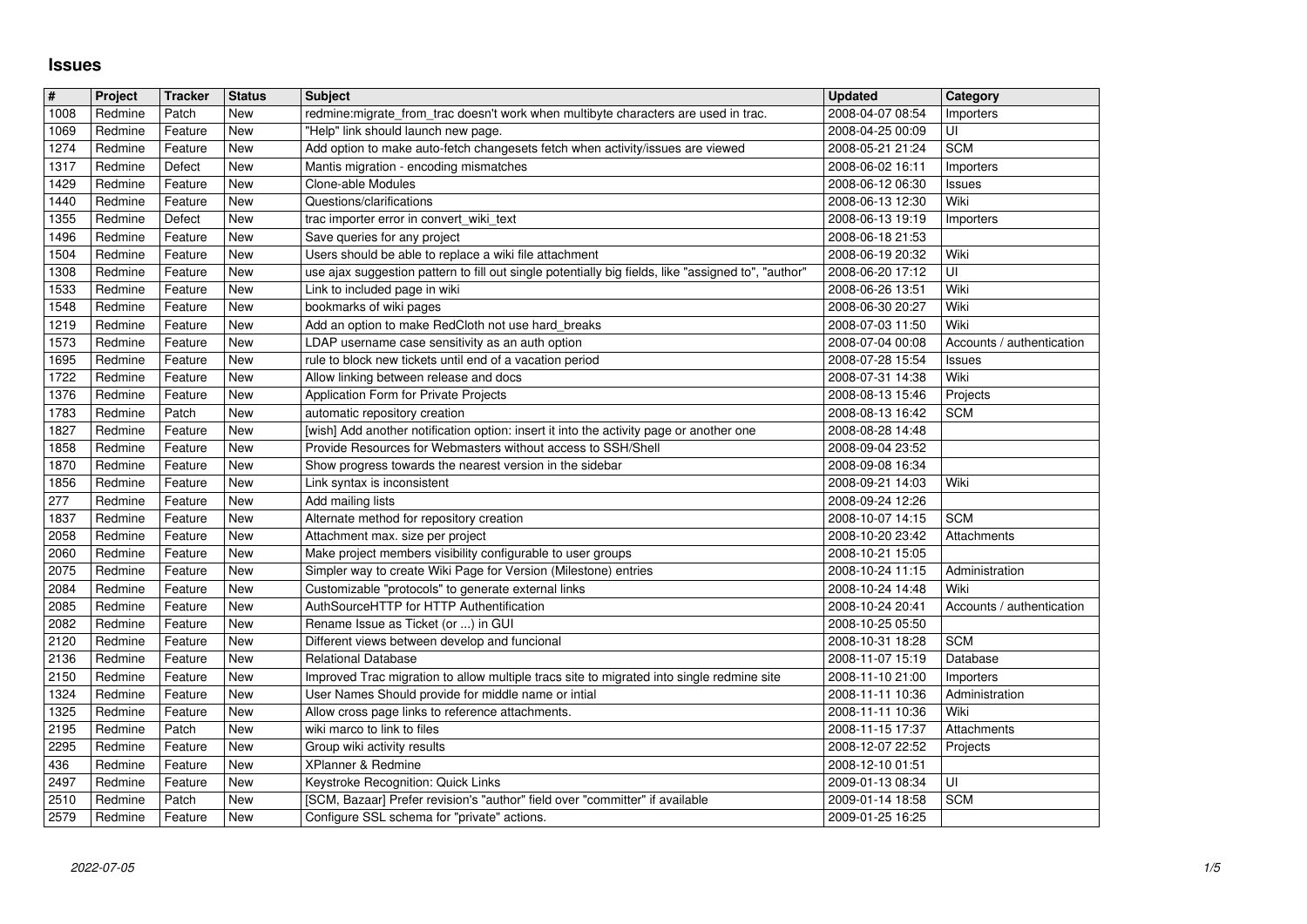| $\overline{\mathbf{t}}$ | Project            | <b>Tracker</b>     | <b>Status</b>     | <b>Subject</b>                                                                                                        | <b>Updated</b>                       | Category                        |
|-------------------------|--------------------|--------------------|-------------------|-----------------------------------------------------------------------------------------------------------------------|--------------------------------------|---------------------------------|
| 2565                    | Redmine            | Feature            | <b>New</b>        | Replacing projects/add page with projects/settings                                                                    | 2009-01-26 09:31                     | UI                              |
| 2596                    | Redmine            | Feature            | New               | There are X users currently {editing viewing} this ticket                                                             | 2009-01-27 00:13                     |                                 |
| 2614                    | Redmine            | Feature            | New               | Support different units in "Attachment max. size" field.                                                              | 2009-01-28 21:08                     | Attachments                     |
| 2592<br>2675            | Redmine<br>Redmine | Feature<br>Feature | New<br>New        | Suggested new feature: Recent ticket list at right of New Issue page<br>Watch - add a personal comment                | 2009-02-03 00:16<br>2009-02-05 09:25 | Issues                          |
| 2613                    | Redmine            | Feature            | New               | Define working steps/packages for tickets                                                                             | 2009-02-05 11:11                     |                                 |
| 2671                    | Redmine            | Feature            | New               | Reports to show people's working performance and project overview status.                                             | 2009-02-09 18:31                     |                                 |
| 1462                    | Redmine            | Feature            | New               | Access control to trackers by user roles/profiles                                                                     | 2009-02-27 16:09                     | Issues permissions              |
| 2855                    | Redmine            | Feature            | New               | Move Authetication Settings to Project Level                                                                          | 2009-02-27 16:39                     | Administration                  |
| 2892<br>2918            | Redmine<br>Redmine | Feature<br>Feature | New<br>New        | Filter atom feeds - not see/read your own changes<br>Cross-project file search                                        | 2009-03-04 07:52<br>2009-03-07 14:07 | Feeds<br>Search engine          |
| 2947                    | Redmine            | Feature            | New               | Add a wrapping-setting button to edit-windows                                                                         | 2009-03-11 00:42                     | Wiki                            |
| 2953                    | Redmine            | Feature            | New               | application launch URLs not rendered as link                                                                          | 2009-03-12 19:06                     | Wiki                            |
| 2958                    | Redmine            | Feature            | New               | Different assignement for different roles                                                                             | 2009-03-12 19:23                     | Administration                  |
| 2951                    | Redmine            | Feature            | New               | I would like to see Summery filtered on Versions                                                                      | 2009-03-13 12:18                     |                                 |
| 2965<br>2973            | Redmine<br>Redmine | Feature<br>Feature | New<br>New        | <b>CAS Authentication</b><br>using smaller then or bigger then to all valid fields                                    | 2009-03-13 23:26<br>2009-03-15 20:25 | Accounts / authentication<br>UI |
| 3031                    | Redmine            | Feature            | New               | context menu won't allow Assigned_To change cross projects                                                            | 2009-03-23 18:10                     |                                 |
| 2576                    | Redmine            | Patch              | New               | Partially decouple application_helper.rb from Gravatar                                                                | 2009-03-24 22:34                     |                                 |
| 3059                    | Redmine            | Feature            | New               | Placement of input controls when adding related issue                                                                 | 2009-03-27 11:15                     | UI                              |
| 3103                    | Redmine            | Feature            | New               | function suggestion about open area of information                                                                    | 2009-04-02 07:45                     |                                 |
| 3146<br>2538            | Redmine<br>Redmine | Feature<br>Feature | New<br>New        | Optional Filters in custom queries<br>Fine-grain controll over ticket view permissions                                | 2009-04-09 13:14<br>2009-04-12 18:08 | <b>Issues permissions</b>       |
| 3205                    | Redmine            | Feature            | New               | Wiki "Blocks"                                                                                                         | 2009-04-20 12:20                     | Wiki                            |
| 3266                    | Redmine            | Feature            | New               | Commit ID syntaxn sugar/parsing                                                                                       | 2009-04-30 00:41                     | <b>Text formatting</b>          |
| 3046                    | Redmine            | Feature            | New               | Mix associated revisions with journal entries                                                                         | 2009-05-01 11:28                     | Issues                          |
| 3269<br>3357            | Redmine<br>Redmine | Feature<br>Patch   | New<br>New        | Writing a single batch file for all rake tasks<br>Revision log relative to current location in the Repository Browser | 2009-05-14 00:15<br>2009-05-18 23:00 | <b>SCM</b>                      |
| 3365                    | Redmine            | Feature            | New               | Consolidated time reports across projects [enhancement]                                                               | 2009-05-19 20:50                     | Administration                  |
| 426                     | Redmine            | Feature            | New               | In Reports, simple Show Estimated Time/Hours assigned to Each USER                                                    | 2009-05-20 00:23                     |                                 |
| 1601                    | Redmine            | Patch              | New               | Make second level navigation for all views in repository controller                                                   | 2009-05-23 15:37                     | <b>SCM</b>                      |
| 3393                    | Redmine            | Feature            | New               | Trac importer: customizable trackers mapping                                                                          | 2009-05-25 20:31                     | Importers                       |
| 3508<br>3563            | Redmine<br>Redmine | Feature<br>Feature | New<br>New        | Migrating individual project from redmine to another instance of redmine<br>Button "feedback required"                | 2009-06-18 08:27                     |                                 |
| 3555                    | Redmine            | Feature            | New               | Search for My Issues                                                                                                  | 2009-06-30 15:38<br>2009-06-30 21:41 | Issues<br>Search engine         |
| 2876                    | Redmine            | Feature            | New               | A simple plan for wiki concurrent edition                                                                             | 2009-06-30 22:34                     | Wiki                            |
| 3578                    | Redmine            | Defect             | New               | Subversion fetch_changesets does not handle moved (root-)directories                                                  | 2009-07-01 22:24                     | <b>SCM</b>                      |
| 2114<br>3684            | Redmine            | Patch              | New               | Fixed Bugs in Importer Area                                                                                           | 2009-07-16 16:45                     | Importers                       |
| 3714                    | Redmine<br>Redmine | Feature<br>Feature | <b>New</b><br>New | Cucumber features in wiki<br>Forums - Categories, Separators and announcing                                           | 2009-07-31 09:11<br>2009-08-06 03:54 | Wiki<br>Forums                  |
| 3749                    | Redmine            | Patch              | New               | Wiki. TOC. The standardised anchors and admissible "fragment" part of URI.                                            | 2009-08-18 01:10                     | Wiki                            |
| 3575                    | Redmine            | Feature            | Reopened          | Diff with older revision                                                                                              | 2009-08-26 11:23                     | <b>SCM</b>                      |
|                         |                    |                    |                   |                                                                                                                       |                                      |                                 |
|                         |                    |                    |                   |                                                                                                                       |                                      |                                 |
|                         |                    |                    |                   |                                                                                                                       |                                      |                                 |
|                         |                    |                    |                   |                                                                                                                       |                                      |                                 |
|                         |                    |                    |                   |                                                                                                                       |                                      |                                 |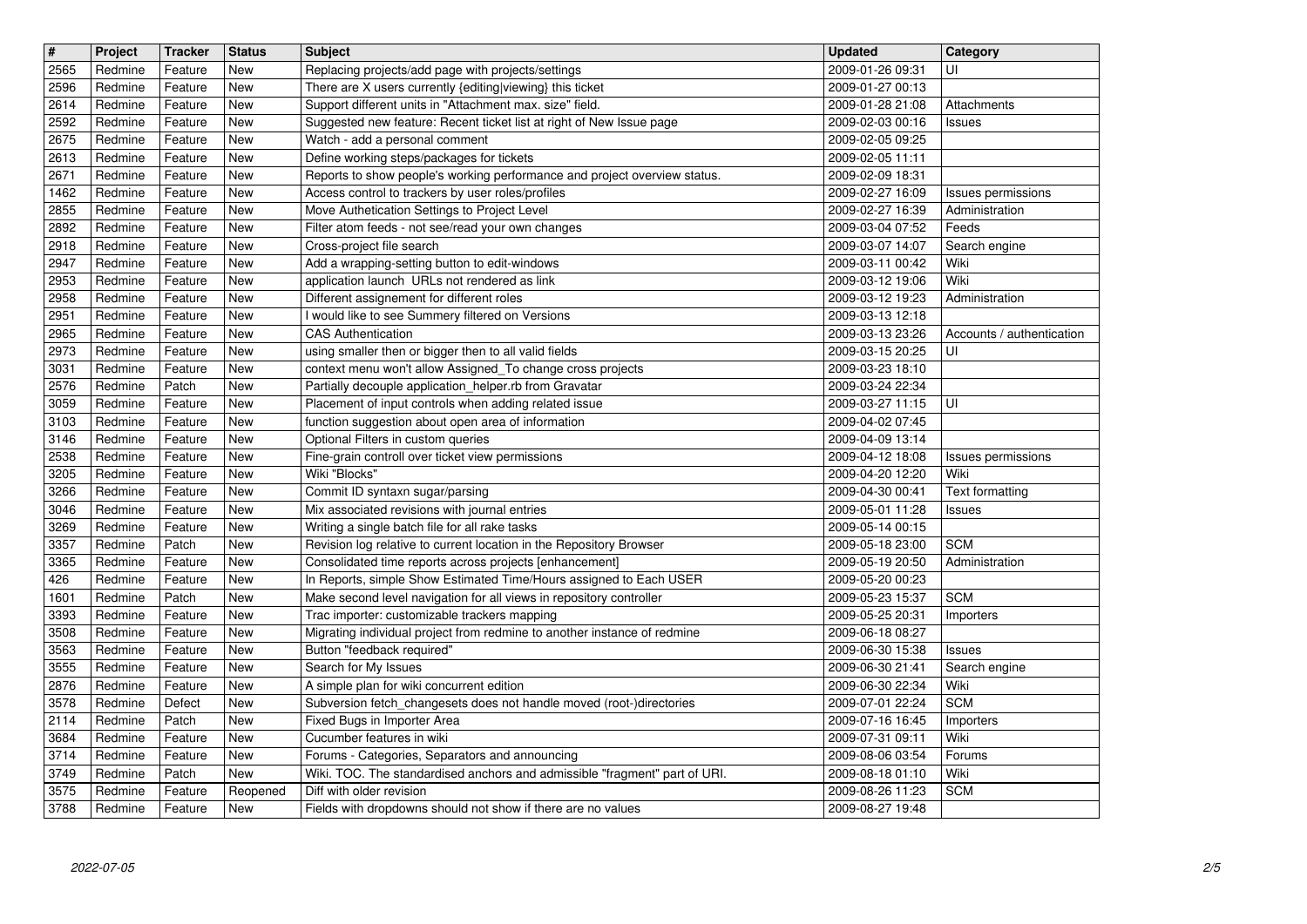| $\overline{\mathbf{H}}$ | Project            | <b>Tracker</b>     | <b>Status</b>                    | <b>Subject</b>                                                                                                                                | <b>Updated</b>                       | Category                                         |
|-------------------------|--------------------|--------------------|----------------------------------|-----------------------------------------------------------------------------------------------------------------------------------------------|--------------------------------------|--------------------------------------------------|
| 3775<br>3803            | Redmine<br>Redmine | Feature<br>Patch   | <b>New</b><br><b>New</b>         | Request project access by new users<br>Show custom user fields in csv export of time entry reports                                            | 2009-08-28 10:26<br>2009-09-01 15:01 | Permissions and roles<br>Time tracking           |
| 3833                    | Redmine            | Feature            | New                              | Time tracking enhancement                                                                                                                     | 2009-09-12 15:15                     | Time tracking                                    |
| 3901<br>3926            | Redmine<br>Redmine | Patch              | New<br>New                       | Make length of short project description customizable<br>Permissions for time tracking                                                        | 2009-09-23 08:46<br>2009-10-01 00:27 |                                                  |
| 2315                    | Redmine            | Feature<br>Feature | New                              | Different repository access rights for different users                                                                                        | 2009-10-04 22:28                     | Time tracking<br><b>SCM</b>                      |
| 3980                    | Redmine            | Feature            | New                              | Add a group of projects to user account                                                                                                       | 2009-10-06 19:47                     | Administration                                   |
| 3991<br>4002            | Redmine<br>Redmine | Feature<br>Feature | New<br>New                       | Provide basic metadata in issue atom feed even when there are no changes<br>support adding a local user account per repository for ssh access | 2009-10-07 18:15<br>2009-10-08 17:43 | Feeds<br>Administration                          |
| 4003                    | Redmine            | Feature            | <b>New</b>                       | Let user choose created repository type                                                                                                       | 2009-10-08 17:46                     | Administration                                   |
| 4013                    | Redmine            | Feature            | New                              | Have one color for one project/subproject<br>Associate a hostname to a particular project                                                     | 2009-10-09 23:25<br>2009-10-11 12:06 | UI                                               |
| 3963<br>4032            | Redmine<br>Redmine | Feature<br>Feature | New<br>New                       | Wiki attachment history                                                                                                                       | 2009-10-15 09:42                     | Wiki                                             |
| 3951                    | Redmine            | Defect             | New                              | The SubversionAdapter entries function should use io.readlines instead of io.read                                                             | 2009-10-16 18:09                     | <b>SCM</b>                                       |
| 4066<br>4037            | Redmine<br>Redmine | Feature<br>Feature | New<br>New                       | Obfuscate email links<br>LDAP-Memberlist too big                                                                                              | 2009-10-21 12:38<br>2009-10-23 19:44 | Email notifications<br>Accounts / authentication |
| 4101                    | Redmine            | Feature            | New                              | Ability to prevent a news item from appearing in the front page and the central news feed.                                                    | 2009-10-24 13:02                     | News                                             |
| 4162<br>4091            | Redmine<br>Redmine | Feature<br>Feature | New<br><b>New</b>                | Allow static urls for searches<br>"Comment" link for issues                                                                                   | 2009-11-03 21:39<br>2009-11-08 10:39 | Search engine<br>UI                              |
| 4111                    | Redmine            | Feature            | New                              | integrate Issues with basecamp TODO                                                                                                           | 2009-11-09 16:31                     |                                                  |
| 3888                    | Redmine            | Feature            | <b>New</b>                       | Apply styles across multiple paragraphs                                                                                                       | 2009-11-11 17:33                     | <b>Text formatting</b>                           |
| 4089<br>4212            | Redmine<br>Redmine | Feature<br>Feature | Reopened<br>New                  | Fires a warning if required custom fields exist when migrating<br>Documents and Wiki tied to Redmine Versions                                 | 2009-11-11 22:59<br>2009-11-13 06:23 | Importers<br>Documents                           |
| 4128                    | Redmine            | Feature            | New                              | Copy project settings to subprojects                                                                                                          | 2009-11-16 17:25                     | Projects                                         |
| 4237<br>4258            | Redmine<br>Redmine | Feature<br>Feature | New<br>New                       | Default View for Documents<br>Improve tab order in wikis                                                                                      | 2009-11-19 20:35<br>2009-11-20 20:01 | Documents<br>Wiki                                |
| 3497                    | Redmine            | Feature            | New                              | "duplicates" relation invalidates roadmap percentage                                                                                          | 2009-11-22 23:58                     | Roadmap                                          |
| 371<br>376              | Redmine            | Feature<br>Feature | New<br>New                       | Show time tracking in the changelog/roadmap                                                                                                   | 2009-11-23 00:27                     | Roadmap                                          |
| 1764                    | Redmine<br>Redmine | Patch              | New                              | An option to have all the forums browsable from one place<br>Add session_config option-stubs to environment-config                            | 2009-11-23 01:00<br>2009-11-23 02:34 | Forums<br>Accounts / authentication              |
| 2696                    | Redmine            | Patch              | New                              | Add subcategory to category                                                                                                                   | 2009-11-23 14:56                     | Issues                                           |
| 4280<br>4288            | Redmine<br>Redmine | Feature<br>Feature | New<br>New                       | Reporting capabilities<br>Maintain activity traces of an issue after it has been deleted                                                      | 2009-11-24 17:04<br>2009-11-26 20:00 | Roadmap<br>Issues                                |
| 4191                    | Redmine            | Feature            | New                              | Adding spent time through emails                                                                                                              | 2009-11-28 13:16                     | Email receiving                                  |
| 4141                    | Redmine            | Defect             | New                              | Attachments added in a comment via email are not displayed in the ticket history                                                              | 2009-11-28 13:16<br>2009-12-03 06:11 | Email receiving                                  |
| 4321<br>4269            | Redmine<br>Redmine | Feature<br>Feature | New<br><b>New</b>                | Referencing issues in commit messages needs extra action<br>Allow ca_path option for reposman.rb to validate peer certificate                 | 2009-12-04 15:05                     | Issues                                           |
| 4348                    | Redmine            | Feature            | New                              | Issue summary could present daily statistics in a graph                                                                                       | 2009-12-07 20:49                     | <b>Issues</b>                                    |
| 4356<br>4349            | Redmine<br>Redmine | Feature<br>Feature | $\overline{\mathsf{New}}$<br>New | add ability Plugin may contain the theme for Redmine<br>Choose startpage in My account                                                        | 2009-12-08 14:46<br>2009-12-09 04:09 | Plugin API<br>Accounts / authentication          |
| 2370                    | Redmine            | Feature            | New                              | Vacations overview                                                                                                                            | 2009-12-15 01:15                     | Plugin Request                                   |
| 4470<br>4374            | Redmine<br>Redmine | Feature<br>Feature | New<br>New                       | The text width should be able to adaptive<br>Issues - Description preview on hover                                                            | 2009-12-22 13:40<br>2009-12-24 19:51 | UI<br>UI                                         |
|                         |                    |                    |                                  |                                                                                                                                               |                                      |                                                  |
|                         |                    |                    |                                  |                                                                                                                                               |                                      |                                                  |
|                         |                    |                    |                                  |                                                                                                                                               |                                      |                                                  |
|                         |                    |                    |                                  |                                                                                                                                               |                                      |                                                  |
|                         |                    |                    |                                  |                                                                                                                                               |                                      |                                                  |
|                         |                    |                    |                                  |                                                                                                                                               |                                      |                                                  |
|                         |                    |                    |                                  |                                                                                                                                               |                                      |                                                  |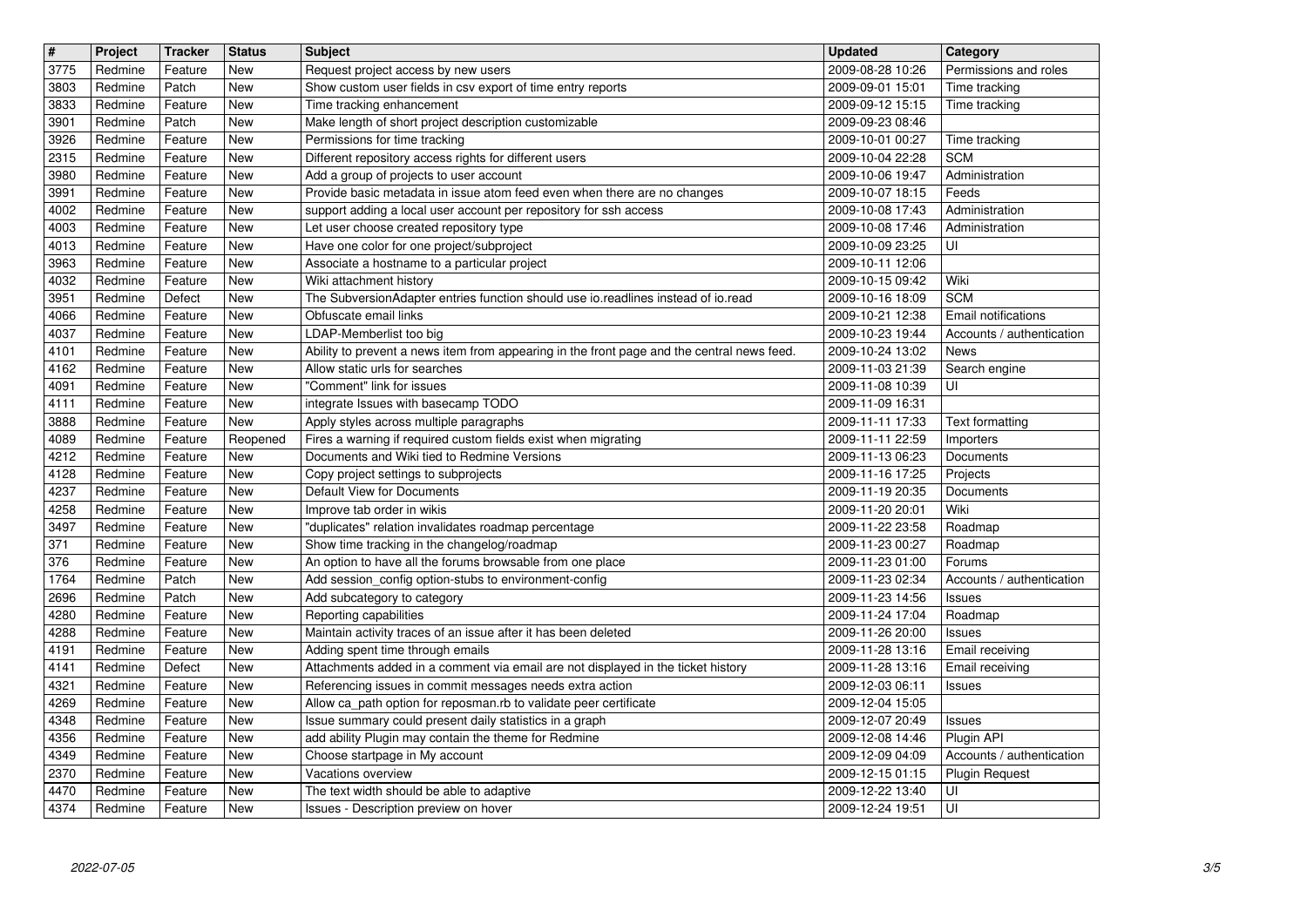| $\overline{\mathbf{H}}$ | Project            | <b>Tracker</b>     | <b>Status</b>            | <b>Subject</b>                                                                                                                   | <b>Updated</b>                       | Category                         |
|-------------------------|--------------------|--------------------|--------------------------|----------------------------------------------------------------------------------------------------------------------------------|--------------------------------------|----------------------------------|
| 4432<br>4448            | Redmine<br>Redmine | Feature<br>Defect  | <b>New</b><br><b>New</b> | Custom highlighting for certain user-role comments<br>Subversion password cleanly visible in the process list and some logs      | 2009-12-25 20:38<br>2009-12-26 17:16 | UI<br><b>SCM</b>                 |
| 4485                    | Redmine            | Feature            | <b>New</b>               | Create an ACL privilege for assigning tickets                                                                                    | 2009-12-29 14:23                     | Issues permissions               |
| 4507                    | Redmine            | Feature            | <b>New</b>               | Changing field order to input Firstname and Lastname                                                                             | 2010-01-01 11:42                     | UI                               |
| 2197                    | Redmine            | Patch              | Reopened                 | protect user email from spmamer                                                                                                  | 2010-01-03 03:48                     | Email notifications              |
| 4535<br>2597            | Redmine<br>Redmine | Patch<br>Feature   | <b>New</b><br><b>New</b> | Import Target Version from Mantis<br>Allow users to choose on which specific events they want to be notified                     | 2010-01-07 23:25<br>2010-01-08 14:51 | Importers<br>Email notifications |
| 4554                    | Redmine            | Feature            | New                      | mark the issue as "duplicate" when I add the related issue                                                                       | 2010-01-12 20:32                     | <b>Issues</b>                    |
| 4555                    | Redmine            | Feature            | <b>New</b>               | share filters with teams                                                                                                         | 2010-01-12 20:32                     | Issues                           |
| 4558                    | Redmine            | Feature            | <b>New</b>               | watch categories and users                                                                                                       | 2010-01-12 22:31                     |                                  |
| 4571<br>4588            | Redmine<br>Redmine | Patch<br>Defect    | New<br><b>New</b>        | Allow labels for Redmine links<br>In status form of version view, link to issues results limited.                                | 2010-01-13 15:40<br>2010-01-15 02:11 | Text formatting                  |
| 4520                    | Redmine            | Patch              | New                      | Simplify URL Matching in Redmine                                                                                                 | 2010-01-15 18:13                     | <b>Text formatting</b>           |
| 4635                    | Redmine            | Patch              | <b>New</b>               | Filter by Role clause                                                                                                            | 2010-01-22 16:06                     | Issues                           |
| 4685<br>4705            | Redmine<br>Redmine | Feature<br>Patch   | New<br><b>New</b>        | Custom single issue views<br>Allow selection of up to five fields in timelog report                                              | 2010-01-28 23:11<br>2010-02-01 13:27 | UI                               |
| 4717                    | Redmine            | Feature            | New                      | Make wiki tab link use the actual link that contains the page name.                                                              | 2010-02-02 15:21                     | Time tracking<br>Wiki            |
| 4714                    | Redmine            | Feature            | New                      | hide "Projects" from the main menu for anonymous users, when there are no public projects                                        | 2010-02-05 10:19                     | Issues permissions               |
| 4744                    | Redmine            | Feature            | New                      | Maintain File and Document meta data                                                                                             | 2010-02-05 15:42                     | Attachments                      |
| 4746<br>4316            | Redmine<br>Redmine | Feature<br>Feature | <b>New</b><br>New        | Adapt repository statistics charts to number of developers<br>about timelog approval workflow                                    | 2010-02-05 17:12<br>2010-02-06 03:12 | <b>SCM</b><br>Time tracking      |
| 4768                    | Redmine            | Feature            | New                      | 'issue category" should have a "description" field                                                                               | 2010-02-08 22:07                     | Issues                           |
| 4582                    | Redmine            | Feature            | New                      | Automaticly set an issue status when an issue is first assigned                                                                  | 2010-02-10 01:45                     | Issues                           |
| 4695<br>4799            | Redmine<br>Redmine | Feature<br>Feature | New<br>New               | Stack trace formatting<br>Issue Custom Fields Parent-Child                                                                       | 2010-02-10 03:15<br>2010-02-11 01:05 | Text formatting<br>Custom fields |
| 4827                    | Redmine            | Feature            | <b>New</b>               | Tags on `media` / `data sets` (issues, projects, file etc)                                                                       | 2010-02-13 04:27                     | Custom fields                    |
| 4829                    | Redmine            | Feature            | <b>New</b>               | Write an installer                                                                                                               | 2010-02-13 05:31                     |                                  |
| 4835                    | Redmine            | Feature            | <b>New</b>               | Mono compatable .NET implementation of the redmine API                                                                           | 2010-02-13 10:22                     | <b>REST API</b>                  |
| 1557<br>4882            | Redmine<br>Redmine | Feature<br>Feature | <b>New</b><br><b>New</b> | <b>LDAP Synchronization</b><br>Email receiving through MAPI                                                                      | 2010-02-17 21:18<br>2010-02-19 19:55 | LDAP<br>Email receiving          |
| 3537                    | Redmine            | Feature            | New                      | members on the project to be watched                                                                                             | 2010-02-21 16:10                     | Permissions and roles            |
| 4814                    | Redmine            | Feature            | <b>New</b>               | Option to prevent removing all members with a certain role                                                                       | 2010-02-22 05:51                     | Projects                         |
| 4909                    | Redmine<br>Redmine | Feature<br>Feature | <b>New</b><br><b>New</b> | Users nenu<br>Links to latest version of all files modified by a tickets associated revisions                                    | 2010-02-24 22:02<br>2010-03-02 02:19 | Accounts / authentication        |
| 4960<br>4977            | Redmine            | Patch              | <b>New</b>               | LDAP user cant change username and email                                                                                         | 2010-03-03 17:30                     | LDAP                             |
| 4980                    | Redmine            | Feature            | <b>New</b>               | Reference to a commit in a different project                                                                                     | 2010-03-03 20:54                     |                                  |
| 4956                    | Redmine            | Defect             | New                      | Proejct Settings submenu disappearing when viewing another controller                                                            | 2010-03-04 06:33                     | UI                               |
| 4987<br>4994            | Redmine<br>Redmine | Feature<br>Defect  | <b>New</b><br>New        | Convert internal URLs to canonic wiki links<br>Issue global custom fields should be available in filters only for their trackers | 2010-03-04 23:15<br>2010-03-08 07:34 | Wiki<br>Custom fields            |
| 2748                    | Redmine            | Patch              | New                      | Improved Trac-Importer with subversion repository migration                                                                      | 2010-03-08 21:58                     | Importers                        |
| 5017                    | Redmine            | Feature            | New                      | Custom columns on Admin/Users page                                                                                               | 2010-03-09 16:42                     |                                  |
| 5020<br>2481            | Redmine<br>Redmine | Defect<br>Feature  | New<br>New               | Advanced Subversion Integration Howto is confusing<br>Improved issue update (+post real-life project information).               | 2010-03-09 20:41<br>2010-03-10 09:41 | Documentation<br><b>Issues</b>   |
|                         |                    |                    |                          |                                                                                                                                  |                                      |                                  |
|                         |                    |                    |                          |                                                                                                                                  |                                      |                                  |
|                         |                    |                    |                          |                                                                                                                                  |                                      |                                  |
|                         |                    |                    |                          |                                                                                                                                  |                                      |                                  |
|                         |                    |                    |                          |                                                                                                                                  |                                      |                                  |
|                         |                    |                    |                          |                                                                                                                                  |                                      |                                  |
|                         |                    |                    |                          |                                                                                                                                  |                                      |                                  |
|                         |                    |                    |                          |                                                                                                                                  |                                      |                                  |
|                         |                    |                    |                          |                                                                                                                                  |                                      |                                  |
|                         |                    |                    |                          |                                                                                                                                  |                                      |                                  |
|                         |                    |                    |                          |                                                                                                                                  |                                      |                                  |